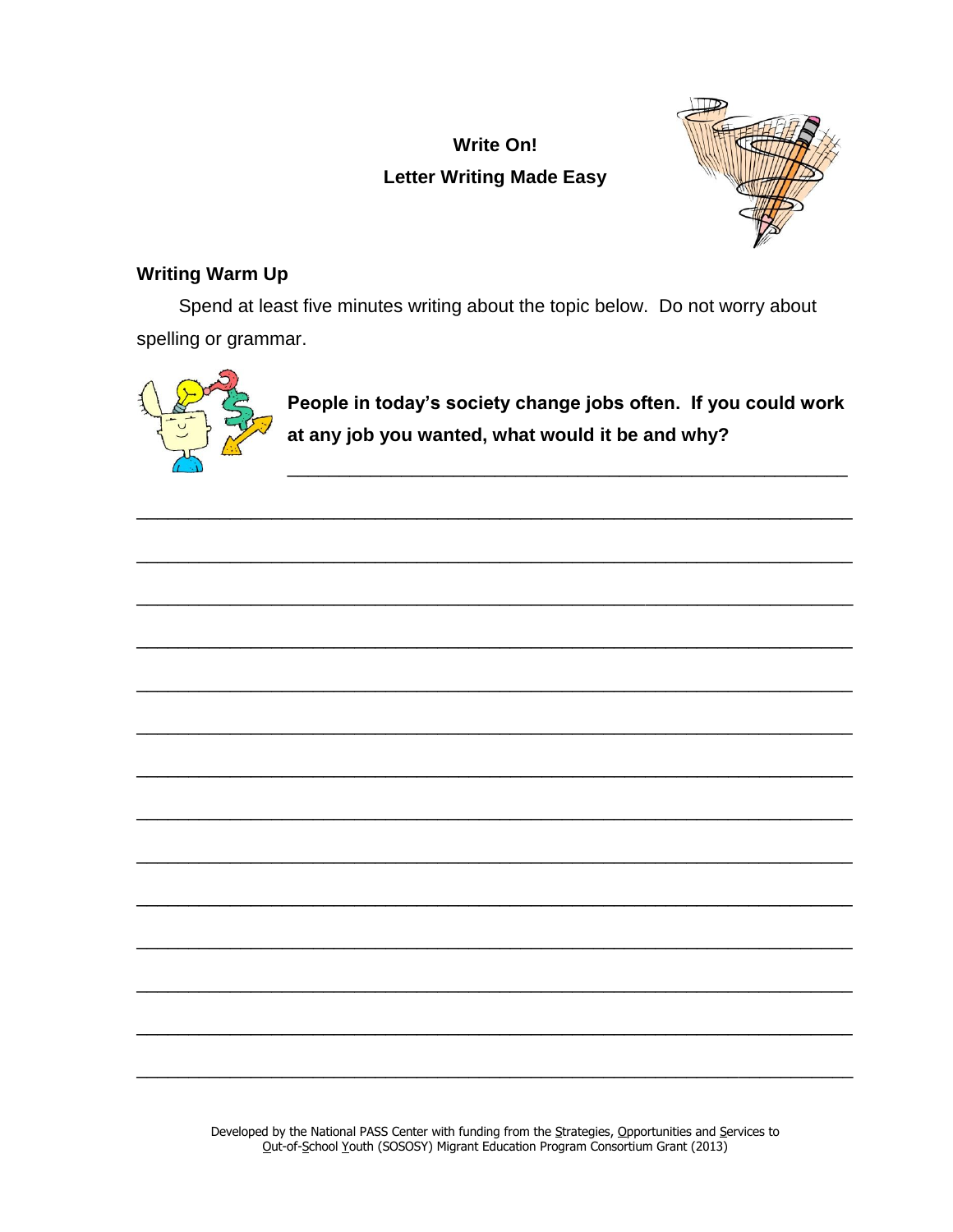#### **Writing Letters**

Letter writing has a long and glorious history. Not so long ago, letters were used to invite people to parties, introduce people to each other, and conduct business. Today most of our letter writing is done through e-mail or texting, but occasionally you may want to send a formal letter to someone. Some types of formal letters include a letter of reference, a letter of complaint, a letter to request information, or a **cover letter**. A cover letter is a letter you would send to an employer you would like to work for. You would send it along with a **résumé** (a summary of your work experience and qualifications). In this lesson, you will write a formal cover letter.

Let's look at one possible format for a formal letter.

Your street address Your town, state, and zip code

Today's date

The **recipient**'s name The recipient's street address The recipient's town, state, and zip code

Dear [the recipient's name]:

The first paragraph of the letter is the introduction. Why are you writing? Do you want to request information? Do you want to apply for a job?

The second paragraph of the letter explains in detail the reasons why you are writing. If you want information, what exactly do you want to know? If you are applying for a job, why do you think you are the best person for the job?

The third paragraph of the letter asks for an action. Send me the information. Hire me for the job.

Sincerely, Your signature Your printed name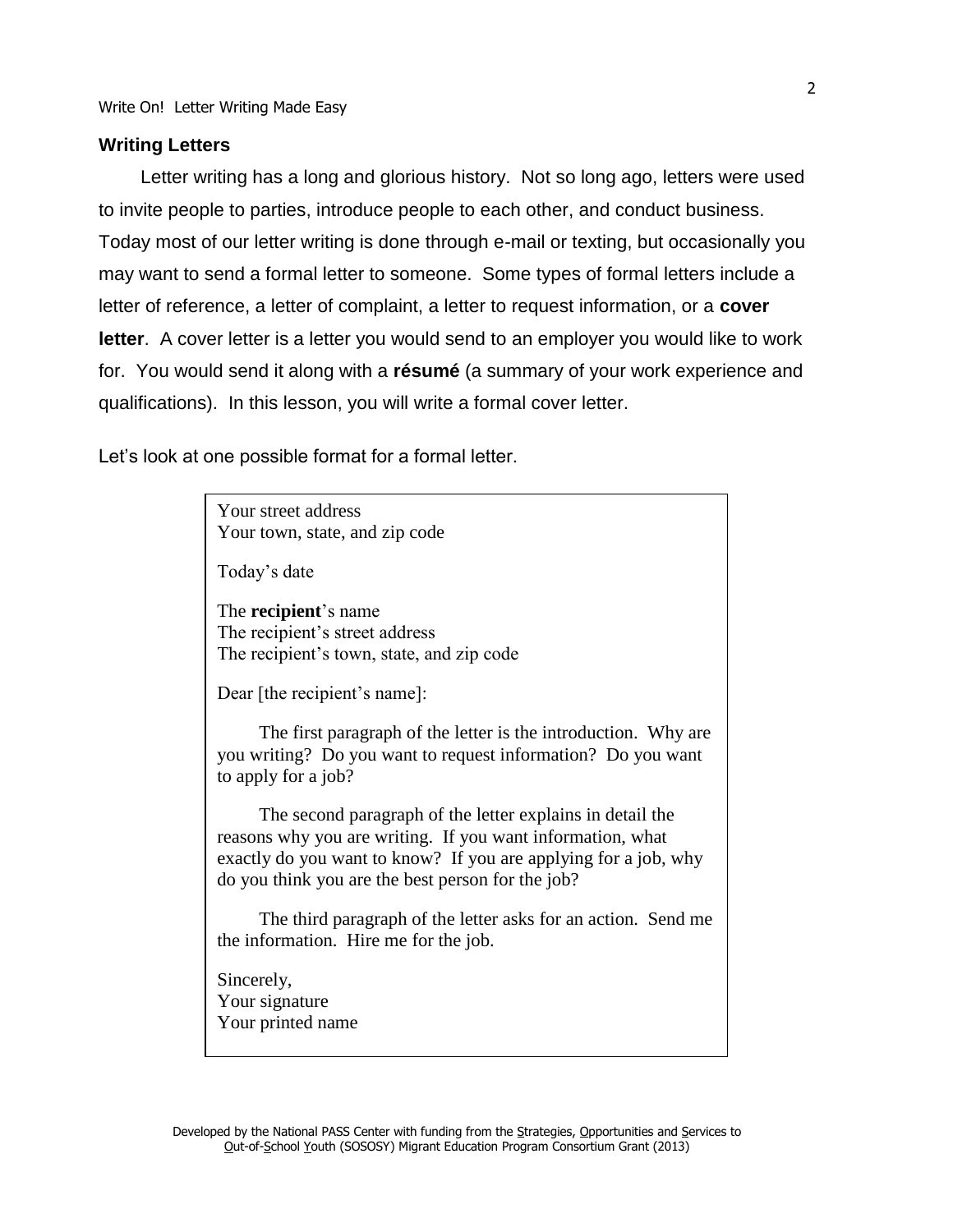Write On! Letter Writing Made Easy

#### **Writing a Cover Letter**

Now, let's see what a cover letter looks like when we follow that format. It is **persuasive**. That means you are trying to convince the employer that you are the best person for the job. You will send it with your résumé.

> 1234 Main Street Any town, Any State 45678

Today's date

Mr. Jose Smith Brock's Farms 2233 Brock Road Any town, Any State 45678

Dear Mr. Smith:

I am sending this cover letter and résumé to apply for the job of farmhand for Brock's Farms. I saw the ad in the local newspaper. I have many skills which will make me a good employee.

You are looking for someone who can work weekends and I have been working weekends for the last five years at Jasper's. I would be happy to continue working weekends. I also have ten years of experience working as a farmhand. I can milk cows, fix fence, feed calves, hogs, and other animals, drive both small and large farm vehicles, and know about equipment safety. With these skills I will be able to work wherever you need me.

I would be a talented and useful farmhand on Brock's Farm. Please call me at 555-234-9876 to set up an interview so we can talk about my skills and how I can help you. Thank you for taking the time to read my letter and look at my résumé.

Sincerely,

John Doe

John Doe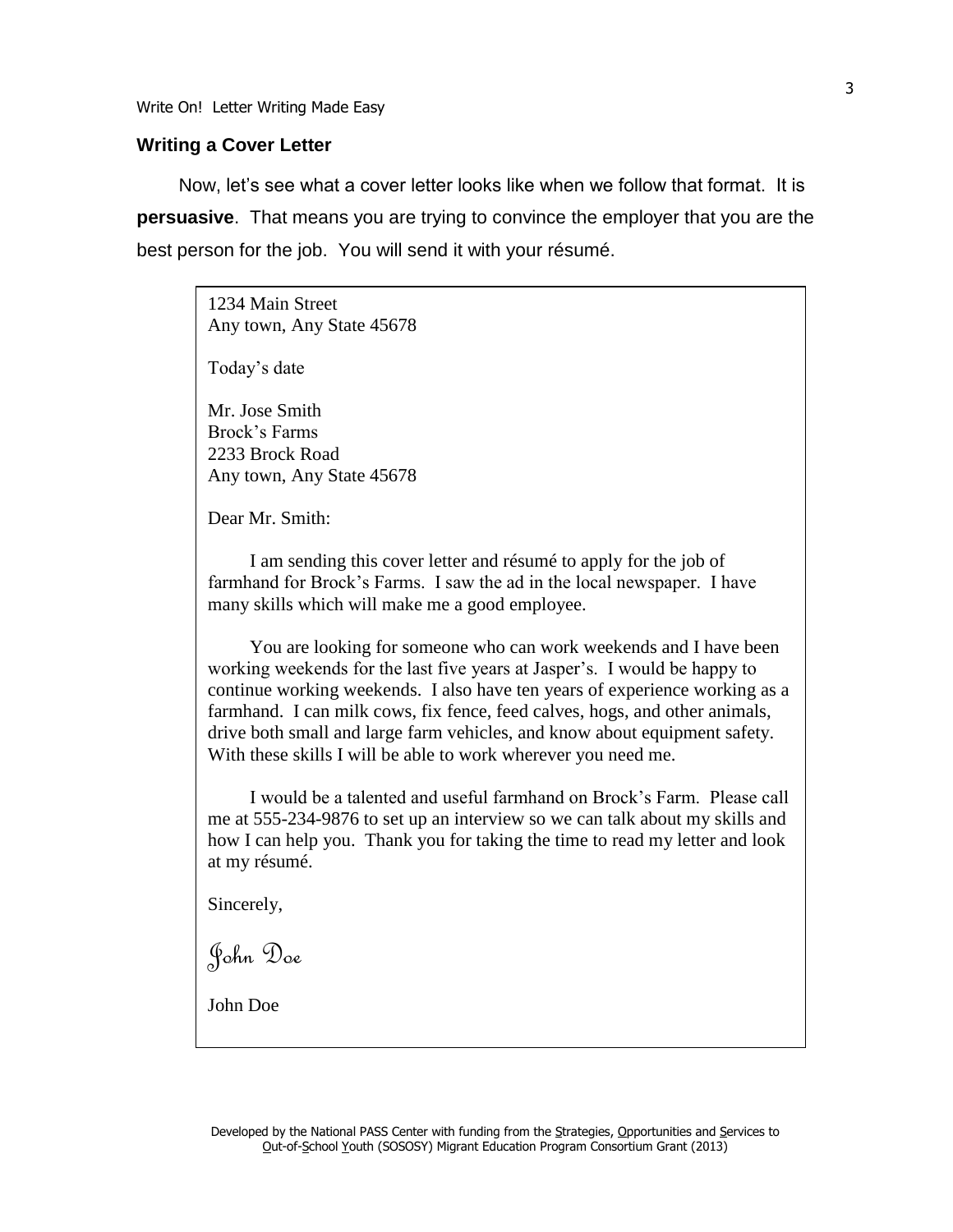Write On! Letter Writing Made Easy



#### **Your Turn**

You see a job advertised in the newspaper. You want to apply for the job so you call the company. They tell you to send in a résumé and a

cover letter. What do you do now? A cover letter follows the same format as the example you just read. A cover letter tells the employer that you are the best candidate for the job. Following is a notice that you saw in your local newspaper. You want to send in a cover letter and résumé for the job. Let's complete a good cover letter.

> Wanted: Crew boss for ten employees. Must be able to speak Spanish and work holidays and weekends. Knowledge of farm equipment a plus. Need at least five years of farm work experience. Send résumé to Watson Farms.

You know you would make a great supervisor because you have all the skills listed in the ad. You speak Spanish. You already work holidays and weekends. You have worked with all sorts of farm equipment. You have ten years of farm experience. In addition, you have worked with all sorts of animals. You have also helped plant and harvest many different crops. Now you have to persuade this employer that, in your **opinion**, you are the best man or woman he could hire for the job.

### **The Beginning**

Use this format to start your letter.

- Write your address in the top left corner.
- Skip a space and write today's date.
- Skip two lines and write the recipient's name followed by his or her  $\bullet$ address.
- Skip two lines and then write *Dear* and the person's name. Note: Always try to write Mr./Ms./Mrs. followed by the person's name. If you don't know the name, write *Dear Hiring Manager*. This is the called the *salutation*.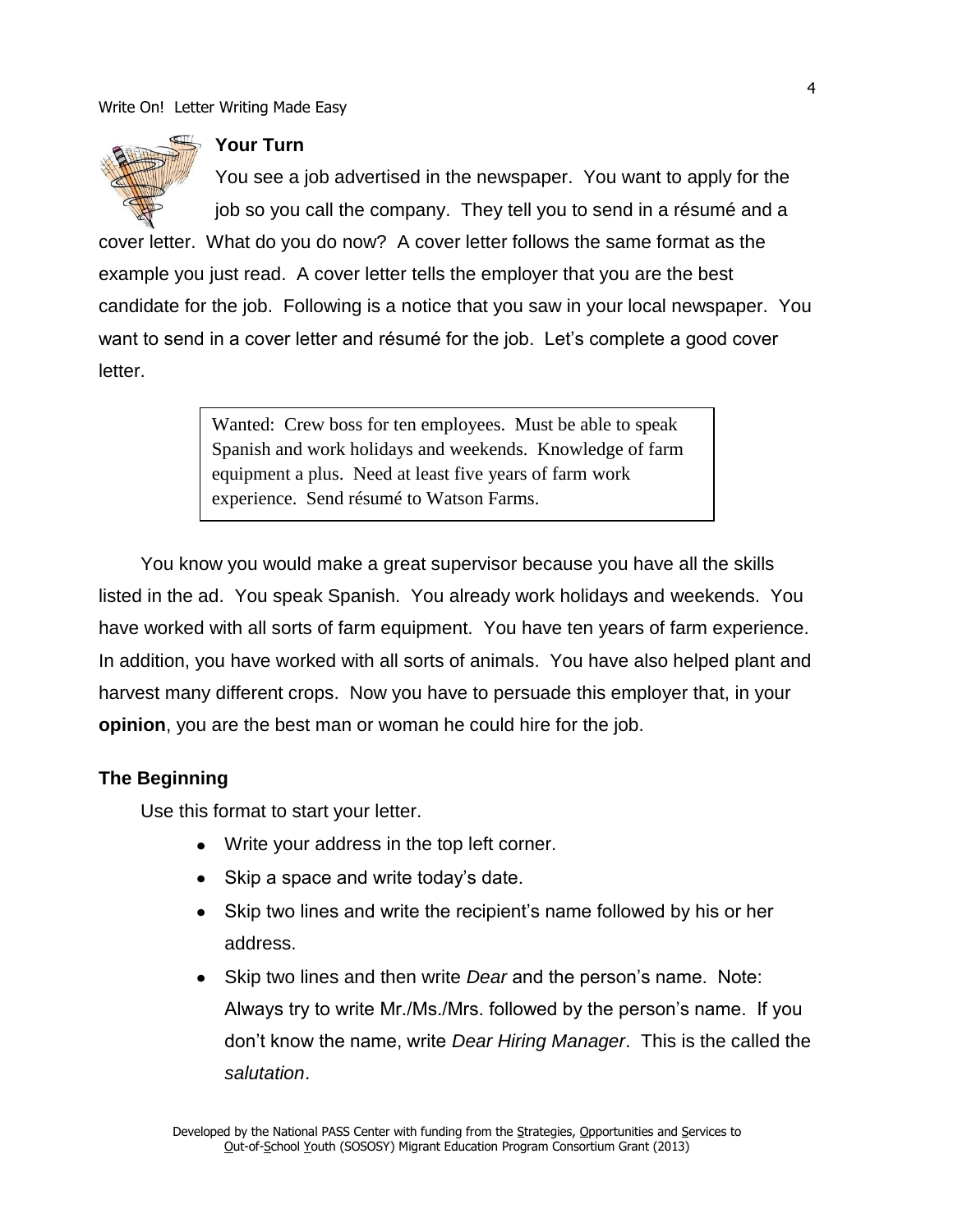#### **The Introduction: Paragraph One**

In the Introduction, you want to tell the person why you are writing. In a cover letter, you want him to know that you are applying for a job. When you write your first paragraph, follow the list below. Write three complete sentences.



#### **Check it Out!**

*All About Sentences,* in the **Reading on the Move** lesson series can also help you with writing your cover letter.

Find it on the Internet at

**www.migrant.net/migrant/publications/index.htm**

- 1. Tell the recipient what job you are applying for and the name of the company that has the job offered.
- 2. Tell where you saw this job advertised or how you heard about it.
- 3. Say that you are the right person for the job based on several reasons.

\_\_\_\_\_\_\_\_\_\_\_\_\_\_\_\_\_\_\_\_\_\_\_\_\_\_\_\_\_\_\_\_\_\_\_\_\_\_\_\_\_\_\_\_\_\_\_\_\_\_\_\_\_\_\_\_\_\_\_\_\_\_\_\_\_\_\_\_\_

\_\_\_\_\_\_\_\_\_\_\_\_\_\_\_\_\_\_\_\_\_\_\_\_\_\_\_\_\_\_\_\_\_\_\_\_\_\_\_\_\_\_\_\_\_\_\_\_\_\_\_\_\_\_\_\_\_\_\_\_\_\_\_\_\_\_\_\_\_

\_\_\_\_\_\_\_\_\_\_\_\_\_\_\_\_\_\_\_\_\_\_\_\_\_\_\_\_\_\_\_\_\_\_\_\_\_\_\_\_\_\_\_\_\_\_\_\_\_\_\_\_\_\_\_\_\_\_\_\_\_\_\_\_\_\_\_\_\_

\_\_\_\_\_\_\_\_\_\_\_\_\_\_\_\_\_\_\_\_\_\_\_\_\_\_\_\_\_\_\_\_\_\_\_\_\_\_\_\_\_\_\_\_\_\_\_\_\_\_\_\_\_\_\_\_\_\_\_\_\_\_\_\_\_\_\_\_\_

\_\_\_\_\_\_\_\_\_\_\_\_\_\_\_\_\_\_\_\_\_\_\_\_\_\_\_\_\_\_\_\_\_\_\_\_\_\_\_\_\_\_\_\_\_\_\_\_\_\_\_\_\_\_\_\_\_\_\_\_\_\_\_\_\_\_\_\_\_

\_\_\_\_\_\_\_\_\_\_\_\_\_\_\_\_\_\_\_\_\_\_\_\_\_\_\_\_\_\_\_\_\_\_\_\_\_\_\_\_\_\_\_\_\_\_\_\_\_\_\_\_\_\_\_\_\_\_\_\_\_\_\_\_\_\_\_\_\_

\_\_\_\_\_\_\_\_\_\_\_\_\_\_\_\_\_\_\_\_\_\_\_\_\_\_\_\_\_\_\_\_\_\_\_\_\_\_\_\_\_\_\_\_\_\_\_\_\_\_\_\_\_\_\_\_\_\_\_\_\_\_\_\_\_\_\_\_\_

\_\_\_\_\_\_\_\_\_\_\_\_\_\_\_\_\_\_\_\_\_\_\_\_\_\_\_\_\_\_\_\_\_\_\_\_\_\_\_\_\_\_\_\_\_\_\_\_\_\_\_\_\_\_\_\_\_\_\_\_\_\_\_\_\_\_\_\_\_

\_\_\_\_\_\_\_\_\_\_\_\_\_\_\_\_\_\_\_\_\_\_\_\_\_\_\_\_\_\_\_\_\_\_\_\_\_\_\_\_\_\_\_\_\_\_\_\_\_\_\_\_\_\_\_\_\_\_\_\_\_\_\_\_\_\_\_\_\_



## **Your Turn**

On the following lines, write the first paragraph of the cover letter you are going to send for the job posting on the previous page.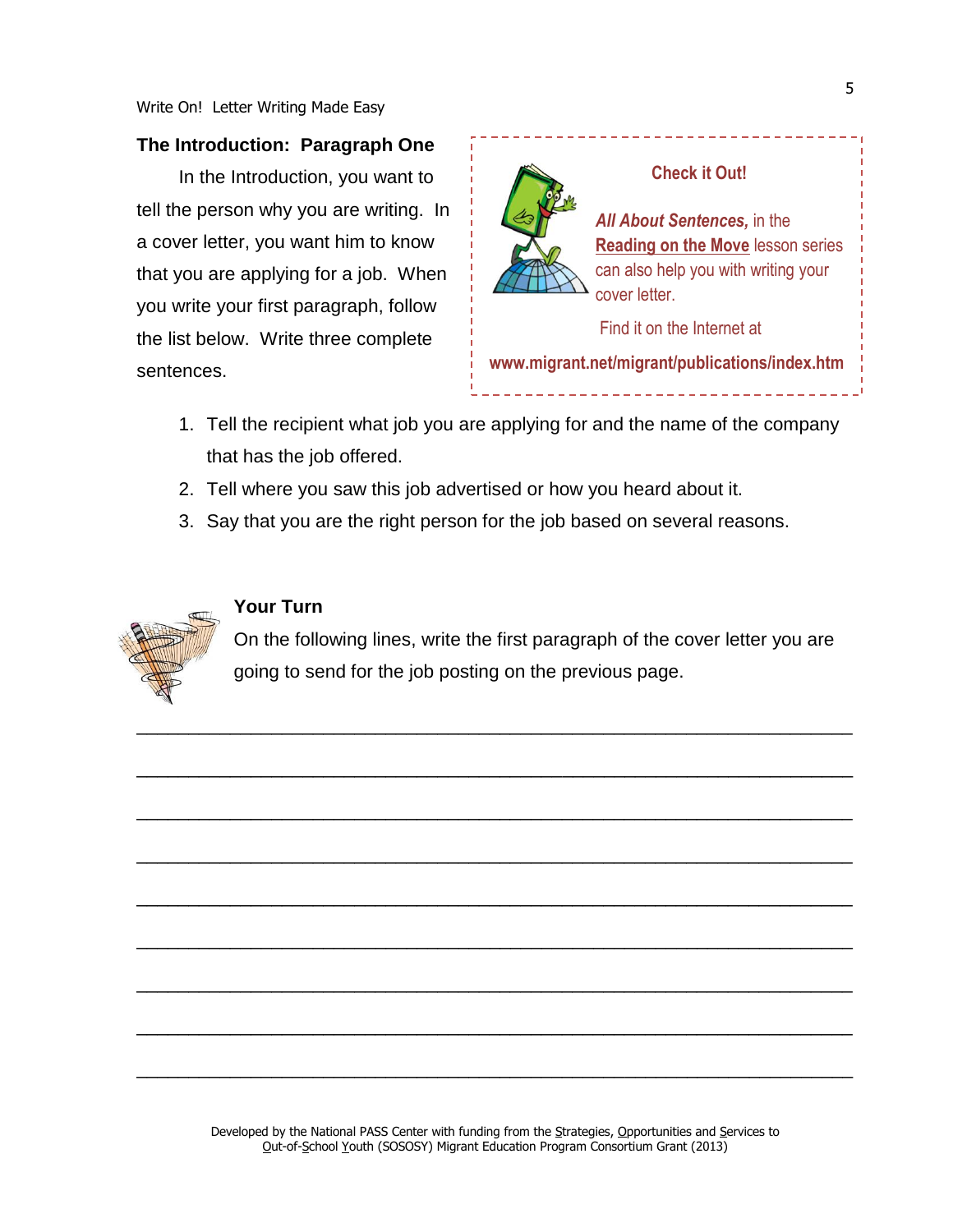# **The Body: Paragraph Two**

This is the most important part of the letter. The body tells the recipient about your reasons for applying. You are explaining **WHY** you think you are the best person for the job. In this case, these reasons were listed:

- You speak Spanish.
- You already work holidays and weekends.
- You have worked with all sorts of farm equipment.
- You have ten years of farm experience.
- In addition, you have worked with all sorts of animals.
- You have also helped plant and harvest several different crops.

Tell the employer about your skills. Then tell him WHY you think those skills will help his business. Use linking words like *because*, *for instance*, *so*, and *in order to*. For example, you could write "I have been speaking Spanish since I was a child, *so* I will be able to communicate easily with your Spanish-speaking workers."



### **Your Turn**

Pick three skills from the list above. Write two sentences for each skill you picked. Write one sentence describing the skill. Write the second sentence describing how that skill can help the employer.

# **Check it Out!**

*Hey, What's the Point* in the **Reading on the Move** lesson series discusses the main point and may help you in writing your cover letter.

Find it on the Internet at

**www.migrant.net/migrant/publications/index.htm**

\_\_\_\_\_\_\_\_\_\_\_\_\_\_\_\_\_\_\_\_\_\_\_\_\_\_\_\_\_\_\_\_\_\_\_\_\_\_\_\_\_\_\_\_\_\_\_\_\_\_\_\_\_\_\_\_\_\_\_\_\_\_\_\_\_\_\_\_\_

\_\_\_\_\_\_\_\_\_\_\_\_\_\_\_\_\_\_\_\_\_\_\_\_\_\_\_\_\_\_\_\_\_\_\_\_\_\_\_\_\_\_\_\_\_\_\_\_\_\_\_\_\_\_\_\_\_\_\_\_\_\_\_\_\_\_\_\_\_

\_\_\_\_\_\_\_\_\_\_\_\_\_\_\_\_\_\_\_\_\_\_\_\_\_\_\_\_\_\_\_\_\_\_\_\_\_\_\_\_\_\_\_\_\_\_\_\_\_\_\_\_\_\_\_\_\_\_\_\_\_\_\_\_\_\_\_\_\_

\_\_\_\_\_\_\_\_\_\_\_\_\_\_\_\_\_\_\_\_\_\_\_\_\_\_\_\_\_\_\_\_\_\_\_\_\_\_\_\_\_\_\_\_\_\_\_\_\_\_\_\_\_\_\_\_\_\_\_\_\_\_\_\_\_\_\_\_\_

\_\_\_\_\_\_\_\_\_\_\_\_\_\_\_\_\_\_\_\_\_\_\_\_\_\_\_\_\_\_\_\_\_\_\_\_\_\_\_\_\_\_\_\_\_\_\_\_\_\_\_\_\_\_\_\_\_\_\_\_\_\_\_\_\_\_\_\_\_

\_\_\_\_\_\_\_\_\_\_\_\_\_\_\_\_\_\_\_\_\_\_\_\_\_\_\_\_\_\_\_\_\_\_\_\_\_\_\_\_\_\_\_\_\_\_\_\_\_\_\_\_\_\_\_\_\_\_\_\_\_\_\_\_\_\_\_\_\_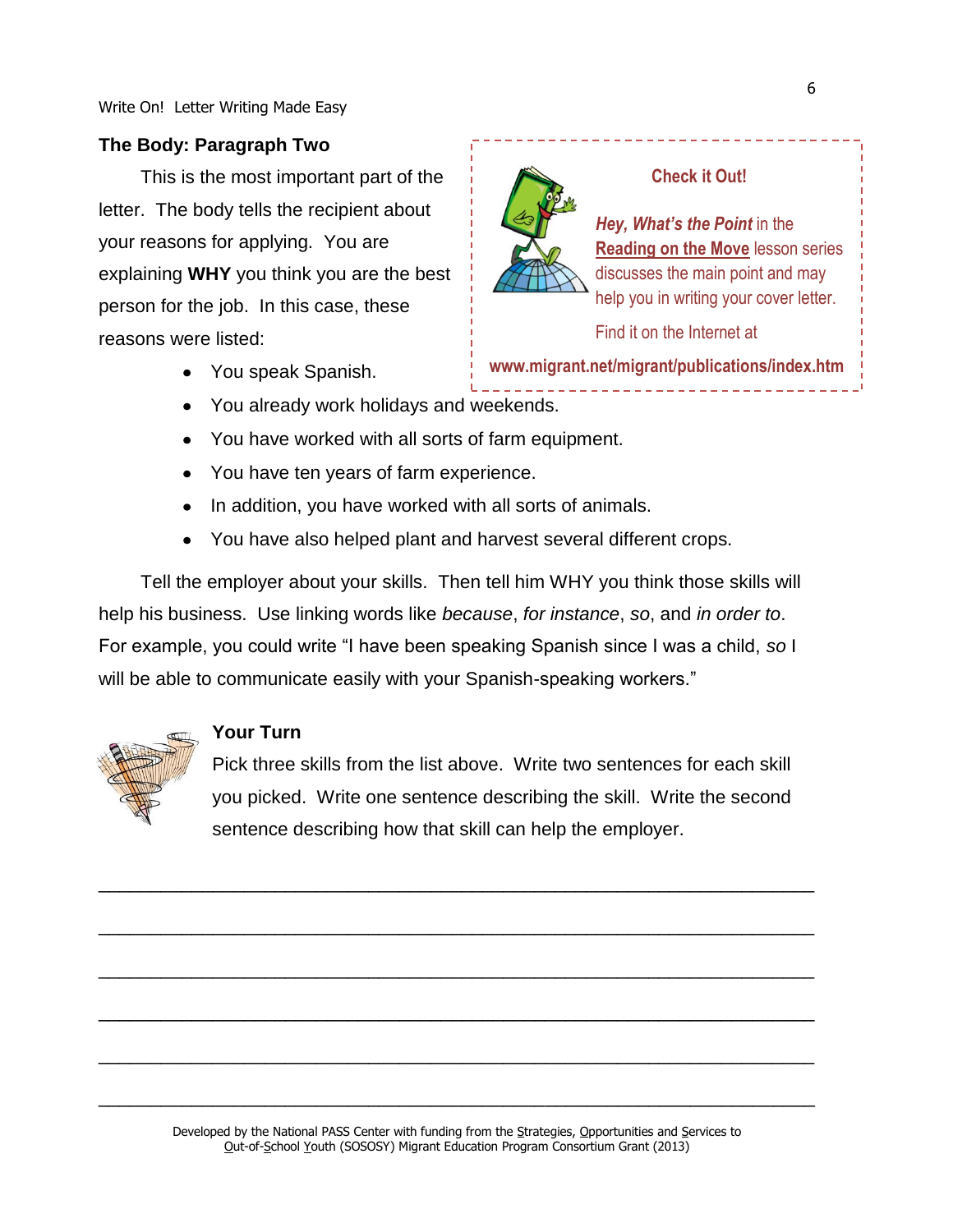#### **The Conclusion: Paragraph Three**

The last paragraph in a letter calls the reader to action. That means you want your reader to do something after reading your letter. In a cover letter, you want the recipient to call you for an interview. You also want to thank that person for taking the time to read your letter. In your conclusion, include at least three sentences.

- 1. Tell the person that you would do a good job. Say what job you are applying for. Mention the name of the company.
- 2. Tell the person how to contact you to schedule an interview.
- 3. Thank the person for reading your letter and say that you hope to hear from him or her soon.
- 4. At the very end write the word *Sincerely*, and sign your name. Print your name below your signature.

\_\_\_\_\_\_\_\_\_\_\_\_\_\_\_\_\_\_\_\_\_\_\_\_\_\_\_\_\_\_\_\_\_\_\_\_\_\_\_\_\_\_\_\_\_\_\_\_\_\_\_\_\_\_\_\_\_\_\_\_\_\_\_\_\_\_\_\_\_

|  | Remember:                                            |  |
|--|------------------------------------------------------|--|
|  | Ask the employer to<br>call you for an<br>interview. |  |

Developed by the National PASS Center with funding from the Strategies, Opportunities and Services to Out-of-School Youth (SOSOSY) Migrant Education Program Consortium Grant (2013)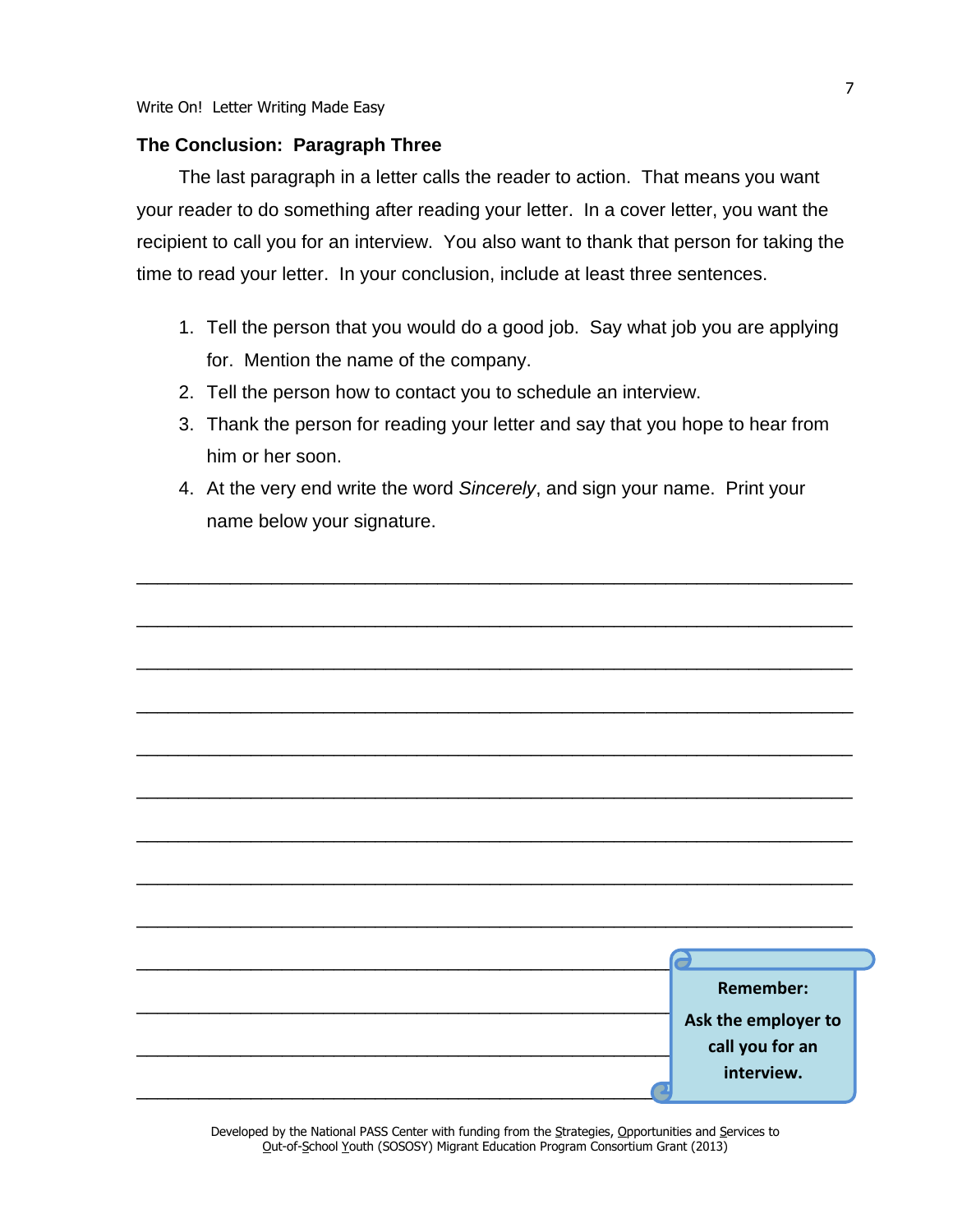#### **Finishing Up**

What you have written is called a *rough draft.* It is a great start. It may have mistakes in it. Some sentences may not sound quite right. Now is the time you can make it better.

It is important that there are **NO** mistakes on a cover letter. Go back and read each sentence. This is your chance to correct mistakes. Does it sound like you? Did you spell the words correctly? Did you use capital letters and punctuation? Did you remember to use paragraphs and indent. If you need help in this area, more help can be found in the *Reading on the Move* lessons that can be found on the Internet at www.migrant.net. Use the checklist at the end of this lesson to help you correct your work.

Is your letter as good as you can make it? If you can, type it on a computer and print it out. If you do not have a computer, use your best handwriting and copy it over on a piece of paper or on the following lines. Don't forget to put your address and date in the top left corner. Also, remember your salutation.

\_\_\_\_\_\_\_\_\_\_\_\_\_\_\_\_\_\_\_\_\_\_\_\_\_\_\_\_\_\_\_\_\_\_\_\_\_\_\_\_\_\_\_\_\_\_\_\_\_\_\_\_\_\_\_\_\_\_\_\_\_\_\_\_\_\_\_\_\_

\_\_\_\_\_\_\_\_\_\_\_\_\_\_\_\_\_\_\_\_\_\_\_\_\_\_\_\_\_\_\_\_\_\_\_\_\_\_\_\_\_\_\_\_\_\_\_\_\_\_\_\_\_\_\_\_\_\_\_\_\_\_\_\_\_\_\_\_\_

\_\_\_\_\_\_\_\_\_\_\_\_\_\_\_\_\_\_\_\_\_\_\_\_\_\_\_\_\_\_\_\_\_\_\_\_\_\_\_\_\_\_\_\_\_\_\_\_\_\_\_\_\_\_\_\_\_\_\_\_\_\_\_\_\_\_\_\_\_

\_\_\_\_\_\_\_\_\_\_\_\_\_\_\_\_\_\_\_\_\_\_\_\_\_\_\_\_\_\_\_\_\_\_\_\_\_\_\_\_\_\_\_\_\_\_\_\_\_\_\_\_\_\_\_\_\_\_\_\_\_\_\_\_\_\_\_\_\_

\_\_\_\_\_\_\_\_\_\_\_\_\_\_\_\_\_\_\_\_\_\_\_\_\_\_\_\_\_\_\_\_\_\_\_\_\_\_\_\_\_\_\_\_\_\_\_\_\_\_\_\_\_\_\_\_\_\_\_\_\_\_\_\_\_\_\_\_\_

\_\_\_\_\_\_\_\_\_\_\_\_\_\_\_\_\_\_\_\_\_\_\_\_\_\_\_\_\_\_\_\_\_\_\_\_\_\_\_\_\_\_\_\_\_\_\_\_\_\_\_\_\_\_\_\_\_\_\_\_\_\_\_\_\_\_\_\_\_

\_\_\_\_\_\_\_\_\_\_\_\_\_\_\_\_\_\_\_\_\_\_\_\_\_\_\_\_\_\_\_\_\_\_\_\_\_\_\_\_\_\_\_\_\_\_\_\_\_\_\_\_\_\_\_\_\_\_\_\_\_\_\_\_\_\_\_\_\_

\_\_\_\_\_\_\_\_\_\_\_\_\_\_\_\_\_\_\_\_\_\_\_\_\_\_\_\_\_\_\_\_\_\_\_\_\_\_\_\_\_\_\_\_\_\_\_\_\_\_\_\_\_\_\_\_\_\_\_\_\_\_\_\_\_\_\_\_\_

\_\_\_\_\_\_\_\_\_\_\_\_\_\_\_\_\_\_\_\_\_\_\_\_\_\_\_\_\_\_\_\_\_\_\_\_\_\_\_\_\_\_\_\_\_\_\_\_\_\_\_\_\_\_\_\_\_\_\_\_\_\_\_\_\_\_\_\_\_

\_\_\_\_\_\_\_\_\_\_\_\_\_\_\_\_\_\_\_\_\_\_\_\_\_\_\_\_\_\_\_\_\_\_\_\_\_\_\_\_\_\_\_\_\_\_\_\_\_\_\_\_\_\_\_\_\_\_\_\_\_\_\_\_\_\_\_\_\_

\_\_\_\_\_\_\_\_\_\_\_\_\_\_\_\_\_\_\_\_\_\_\_\_\_\_\_\_\_\_\_\_\_\_\_\_\_\_\_\_\_\_\_\_\_\_\_\_\_\_\_\_\_\_\_\_\_\_\_\_\_\_\_\_\_\_\_\_\_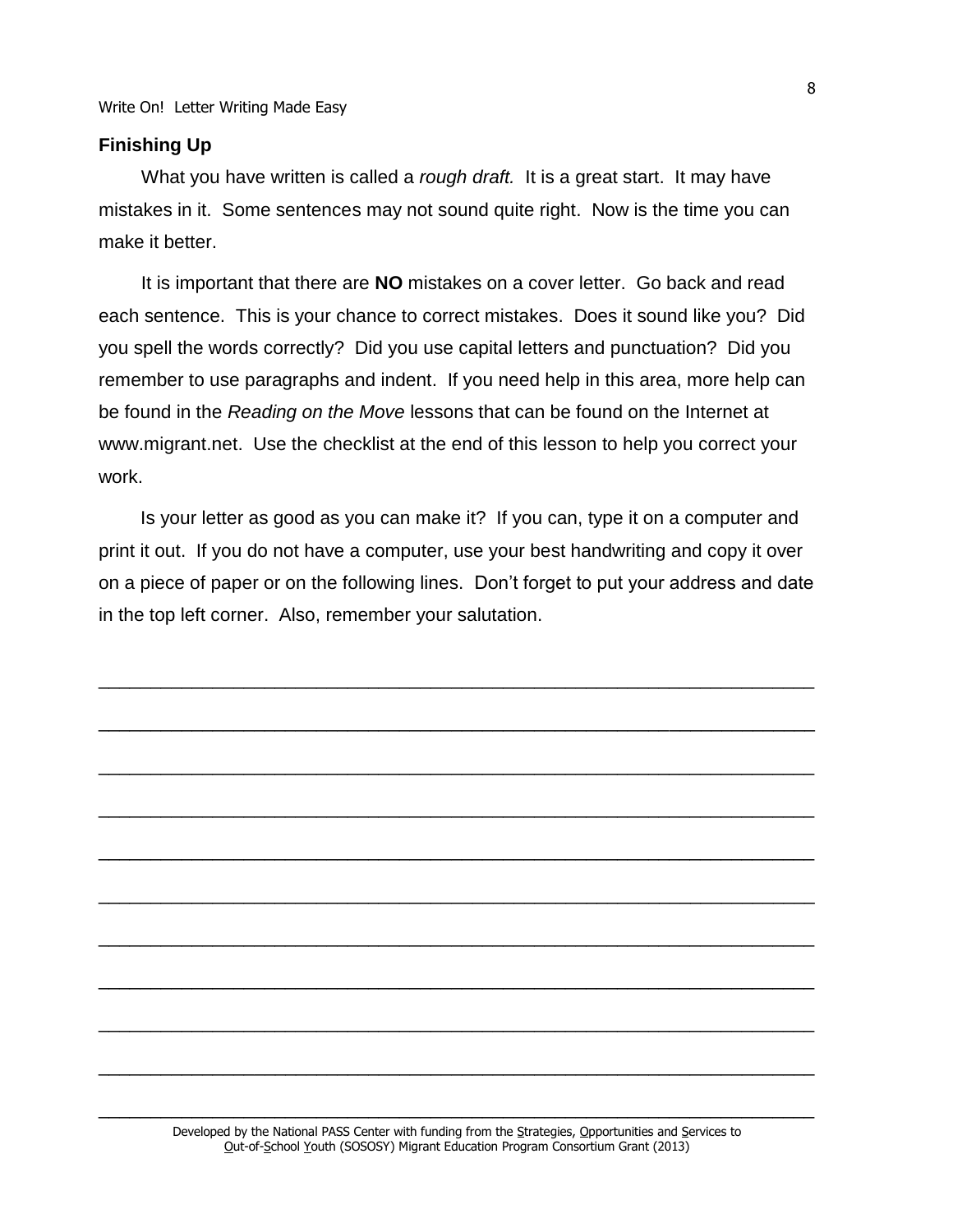|  |  | <b>Remember:</b>   |  |
|--|--|--------------------|--|
|  |  | There shouldn't be |  |
|  |  | any mistakes in a  |  |
|  |  | cover letter.      |  |
|  |  |                    |  |

Developed by the National PASS Center with funding from the Strategies, Opportunities and Services to Out-of-School Youth (SOSOSY) Migrant Education Program Consortium Grant (2013)